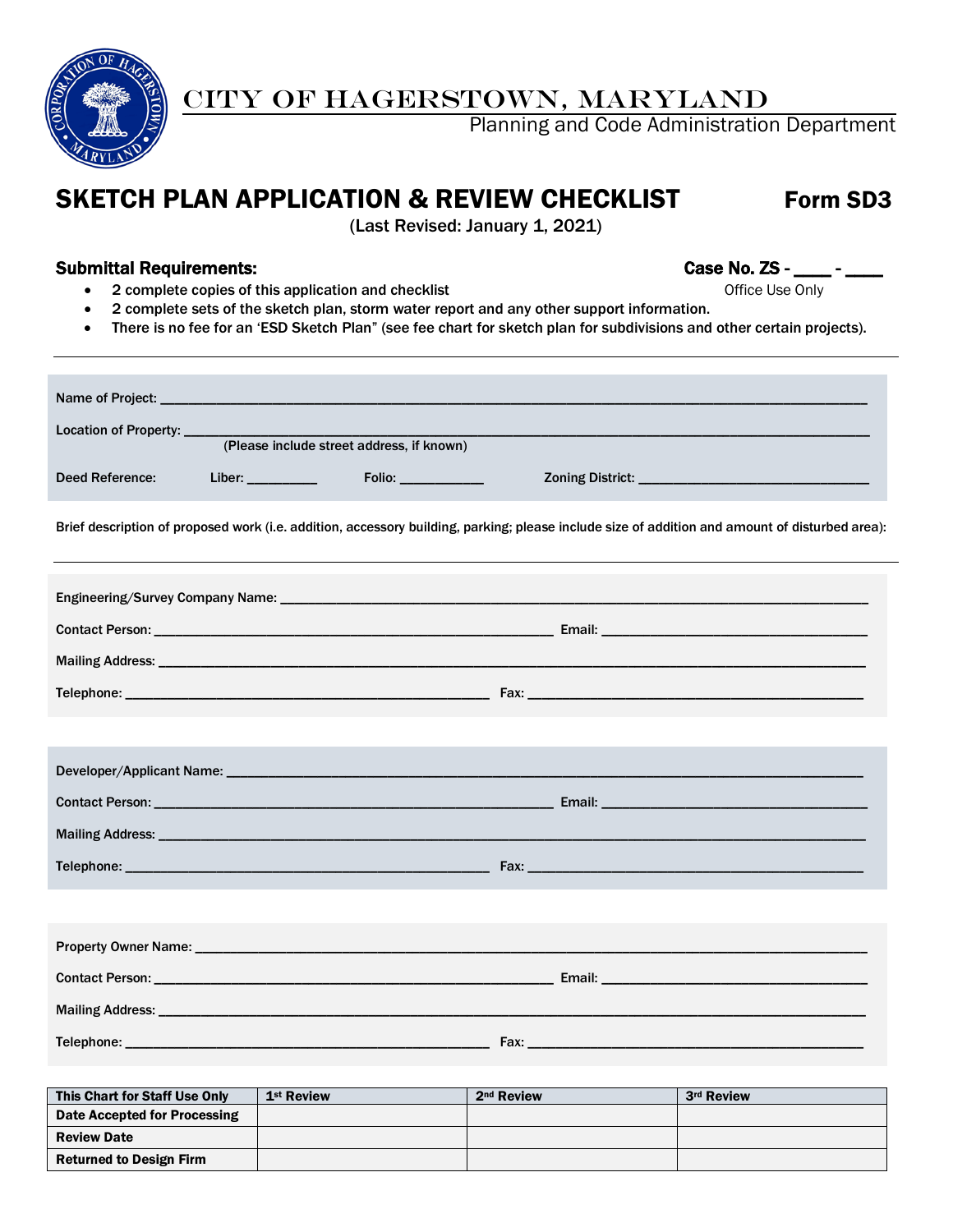Related Planning File References (Site Plans, Preliminary Plats, BZA Cases, HDC Cases). Please provide the file number(s) for any prior City reviews for this property. If none, state so:

|                                 | P (Subdivision Dev. Plan):                                                                         |
|---------------------------------|----------------------------------------------------------------------------------------------------|
|                                 | ZM (Rezoning):                                                                                     |
|                                 | S (Sub. Plats):<br>the contract of the contract of the contract of the contract of the contract of |
| Z (Bd. of Zoning Appeals): 2014 |                                                                                                    |

This form is to be used for both an "ESD Sketch Plan" used in the site plan process, as well as the sketch plan that the Ordinance requires for subdivisions and certain types of commercial development. The submission, review and Planning Commission approval of a sketch plan is required, in most cases, prior to submitting a site plan or subdivision development plan.

Also referenced in the City Code as a "Sketch Plan for Stormwater Management" or "ESD Sketch Plan" the plan is also used by the Planning and Code Administration Department to review the proposal in general terms in order to identify any potential code compliance issues early in the development process, and is required prior to submitting most site plans. It is intended to provide the applicant with an opportunity to resolve problems with respect to a subdivision or development early in the proceedings and to make necessary modifications and revisions prior to incurring the expense of preparing formal development plans.

A sketch plan for a subdivision or other certain types of development may require additional detail depending on the nature of the development.

A Sketch Plan diagrammatically illustrates a conceptual layout for lots, greenway lands, open space, building sites, and street alignments. It does not include hard engineering data necessary for construction. However, the sketch plan must include the site environmental features, preliminary estimates of storm water management requirements, and design narrative required by the City's Storm water Management Ordinance. Submission of a Sketch Plan does not constitute formal filing of a plan with the City, and shall not commence a statutory review period. The Planning Commission shall review the Sketch Plan for consistency with the Policies and Goals of the Comprehensive Plan, with the criteria contained in the Zoning Ordinance, Forest Conservation Ordinance, and with other applicable City ordinances. Their review should advise the applicant of the extent to which the proposed subdivision or land development conforms to the relevant standards of this Article, and may suggest possible plan modifications that would increase its degree of conformance.

When compliance with the Forest Conservation Ordinance is required, the Forest Stand Delineation (Form C1) shall be submitted with this sketch plan. Although there is no review fee for this sketch plan review (unless it is for a subdivision or other certain types of development), there is a review fee for a forest stand delineation.

Unless otherwise routed by the Zoning Administrator due to unique or specific issues, the sketch plan is reviewed at the staff level by the office of the City Engineer and the Development Review Planner/Zoning administrator in the Planning and Code Administration Department. Minor site plans, minor subdivisions, boundary line adjustments and small re-subdivisions are exempt from this process. For a Planned Unit Development (PUD) a Concept Plan serves this purpose and when developing a PUD, that form (SD-4) should be used for this step, and not this application.

The Planning Commission shall review the Sketch Plan and the findings and recommendations and any other reports pertaining to the Plan, and provide comments, recommendations, and requirements as appropriate. The Planning Commission shall approve, approve with conditions, or disapprove the Sketch Plan.

- (1) If the Planning Commission grants the conditional approval of a Sketch Plan, the conditions and reasons thereof shall be stated in writing.
- (2) If the Planning Commission disapproves the Sketch Plan, the reasons for disapproval shall be stated in writing and reference shall be made to the specific sections of this Article and/or the Comprehensive Plan.
- (3) If the Planning Commission approves the Sketch Plan, the applicant is authorized to proceed with the preparation of a Development Plan or Site Plan. Approval of a Sketch Plan shall not incur any vesting rights.

Instructions to Engineer/Surveyor: In the column marked "Engineer/Surveyor" on the following pages, identify each page which the required item appears on the plan. For items that appear on each page of the plan, use "All." If the item is not applicable, address as not applicable in a note on the plan and reference the page of the plan on which the note appears in the column below. PCAD = Planning and Code Administration Department.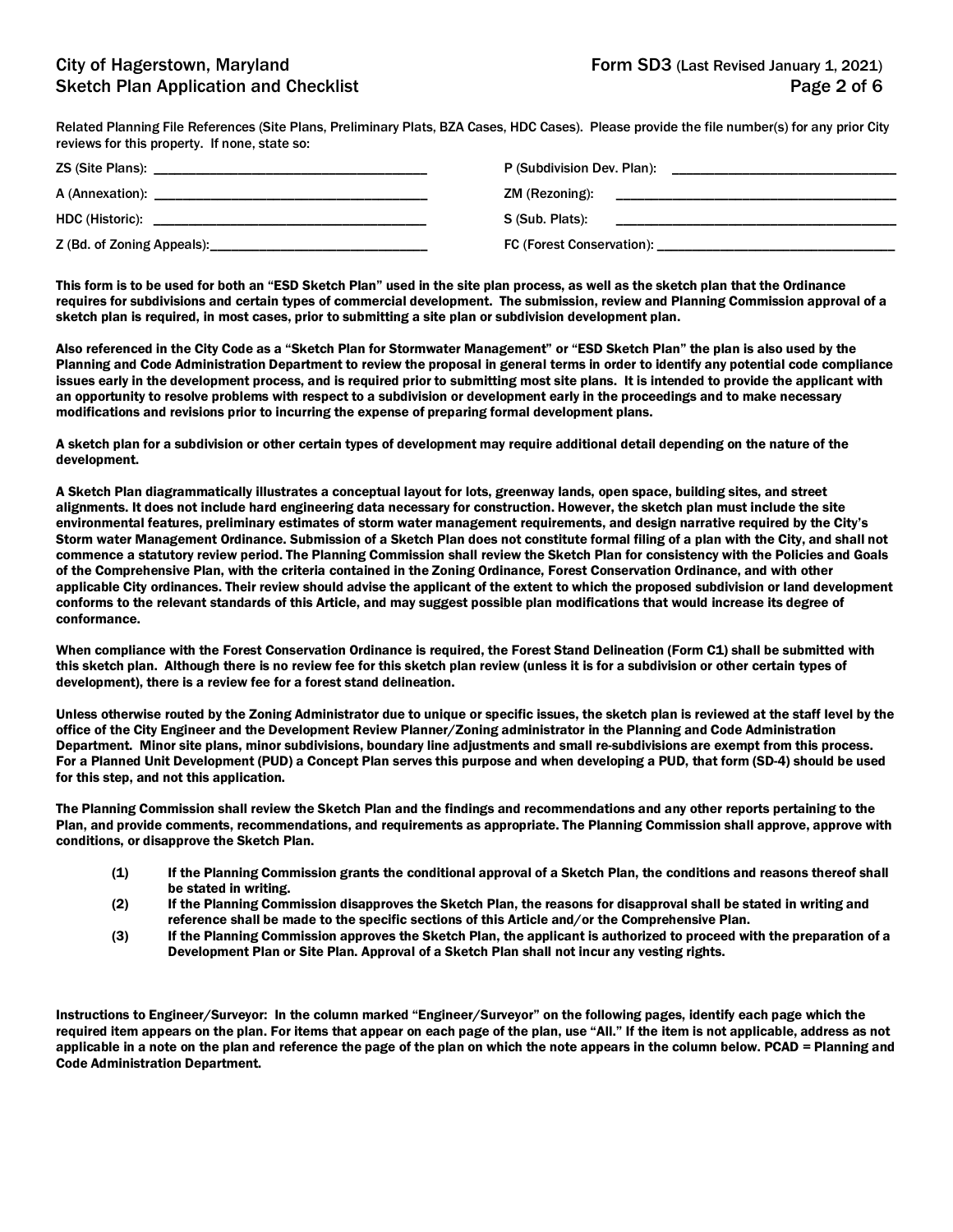| <b>LMC</b><br><b>Section</b> | <b>Ordinance Requirements</b>                                                                                                                                                                                                                                                                                                   | Engineer/<br><b>Surveyor</b> | 1st Review | 2 <sup>nd</sup> Review | <b>Review Key</b><br>$\checkmark$ = 0K<br>$0 = Incomplete$<br>$N/A =$ Not Applicable |
|------------------------------|---------------------------------------------------------------------------------------------------------------------------------------------------------------------------------------------------------------------------------------------------------------------------------------------------------------------------------|------------------------------|------------|------------------------|--------------------------------------------------------------------------------------|
| 5.I.8.a                      | HAS THE REQUIRED CONSULTATION WITH THE PLANNING<br>COMMISSION BEEN CONDUCTED REGARDING CERTAIN TYPES OF<br>DEVELOPMENT IN THE CR, RH, RO, N-MU, CC-MU DISTRICT AND<br>THE PUD OVERLAY DISTRICT?                                                                                                                                 |                              |            |                        | Do not proceed until the<br>consultation has been<br>conducted.                      |
|                              | PLAN DATA REQUIREMENTS                                                                                                                                                                                                                                                                                                          |                              |            |                        |                                                                                      |
| 5.C.2.a                      | For subdivisions, has a pre-application meeting been conducted?                                                                                                                                                                                                                                                                 |                              |            |                        |                                                                                      |
| 5.C.2.b                      | For a subdivision, has staff conducted a site inspection?                                                                                                                                                                                                                                                                       |                              |            |                        |                                                                                      |
| 5.C.2.d(1)                   | The location of all areas proposed for land disturbance (streets,<br>foundations, yards, storm water management areas, etc.) with<br>respect to notable features of natural or cultural significance;                                                                                                                           |                              |            |                        |                                                                                      |
| 5.C.2.d(2)                   | The potential for street connections with existing streets, other<br>proposed streets, or potential developments on adjoining parcels;                                                                                                                                                                                          |                              |            |                        |                                                                                      |
| 5.C.2.d(3)                   | The location of proposed access points along the existing road or<br>street network:                                                                                                                                                                                                                                            |                              |            |                        |                                                                                      |
| 5.C.2.d(4)                   | The proposed building density and impervious coverage.                                                                                                                                                                                                                                                                          |                              |            |                        |                                                                                      |
| 5.C.2.d(5)                   | The availability and capacity of water and sewer.                                                                                                                                                                                                                                                                               |                              |            |                        |                                                                                      |
| 5.C.2.d(6)                   | Proposed public improvements; highways or other major<br>improvements planned by public authorities for future<br>construction on or near the tract to the extent known.                                                                                                                                                        |                              |            |                        |                                                                                      |
| 5.C.2.d(7)                   | Consideration of Forest Conservation and other environmentally<br>sensitive areas, including but not limited to slopes of 15%<br>percent or greater.                                                                                                                                                                            |                              |            |                        |                                                                                      |
| 5.C.2.d(8)                   | Open space.                                                                                                                                                                                                                                                                                                                     |                              |            |                        |                                                                                      |
| 5.C.2.d(9)                   | Parking considerations.                                                                                                                                                                                                                                                                                                         |                              |            |                        |                                                                                      |
| 5.C.2.d(10)                  | The extent to which the environmental site design (ESD)<br>techniques have been incorporated into the design.                                                                                                                                                                                                                   |                              |            |                        |                                                                                      |
| 5.F.1.                       | Scale: $1" = 10$ feet to $1" = 100$ feet, depending on size of site.<br>(Staff may accept other scales in units of 10).                                                                                                                                                                                                         |                              |            |                        |                                                                                      |
| 5.F.1.                       | Legend clearly indicating which features are existing and which<br>are proposed.                                                                                                                                                                                                                                                |                              |            |                        |                                                                                      |
| 5.F.1                        | Approximate proposed layout, (location, alignment, width), and<br>tentative names of streets, lots and other elements basic to the<br>proposed use in relationship to site conditions.                                                                                                                                          |                              |            |                        |                                                                                      |
| 5.F.1                        | Streets on/adjacent to the tract (both existing and proposed).                                                                                                                                                                                                                                                                  |                              |            |                        |                                                                                      |
| 5.F.1.                       | 100-year floodplain limits and approximate location of wetlands,<br>if any, or provide note that no floodplain exists.                                                                                                                                                                                                          |                              |            |                        |                                                                                      |
| 5.F.1.                       | Significant topographic, physical, and cultural features including<br>fields, pastures, meadows, wooded areas, significant trees,<br>significant vegetation, steep slopes, ponds, streams, existing<br>rights-of-way, easements, and any significant historical resources,<br>including known and suspected human burial sites. |                              |            |                        |                                                                                      |
| 5.F.1.                       | Limit of disturbance line in relation to the retention of existing<br>trees proposed to be saved.                                                                                                                                                                                                                               |                              |            |                        |                                                                                      |
| 5.F.1                        | Show and label the City/County boundary line if appropriate.                                                                                                                                                                                                                                                                    |                              |            |                        |                                                                                      |
| 5.F.1                        | The approximate location and general description of proposed<br>methods for sewage collection, storm drainage, water supply,<br>stormwater management and other utilities.                                                                                                                                                      |                              |            |                        |                                                                                      |
| 5.F.1.                       | A notation identifying the zoning district, including any overlays,<br>City Unique ID number, and County tax map and parcel number<br>and election district.                                                                                                                                                                    |                              |            |                        |                                                                                      |
| 5.F.1.                       | Owner Name and Address.                                                                                                                                                                                                                                                                                                         |                              |            |                        |                                                                                      |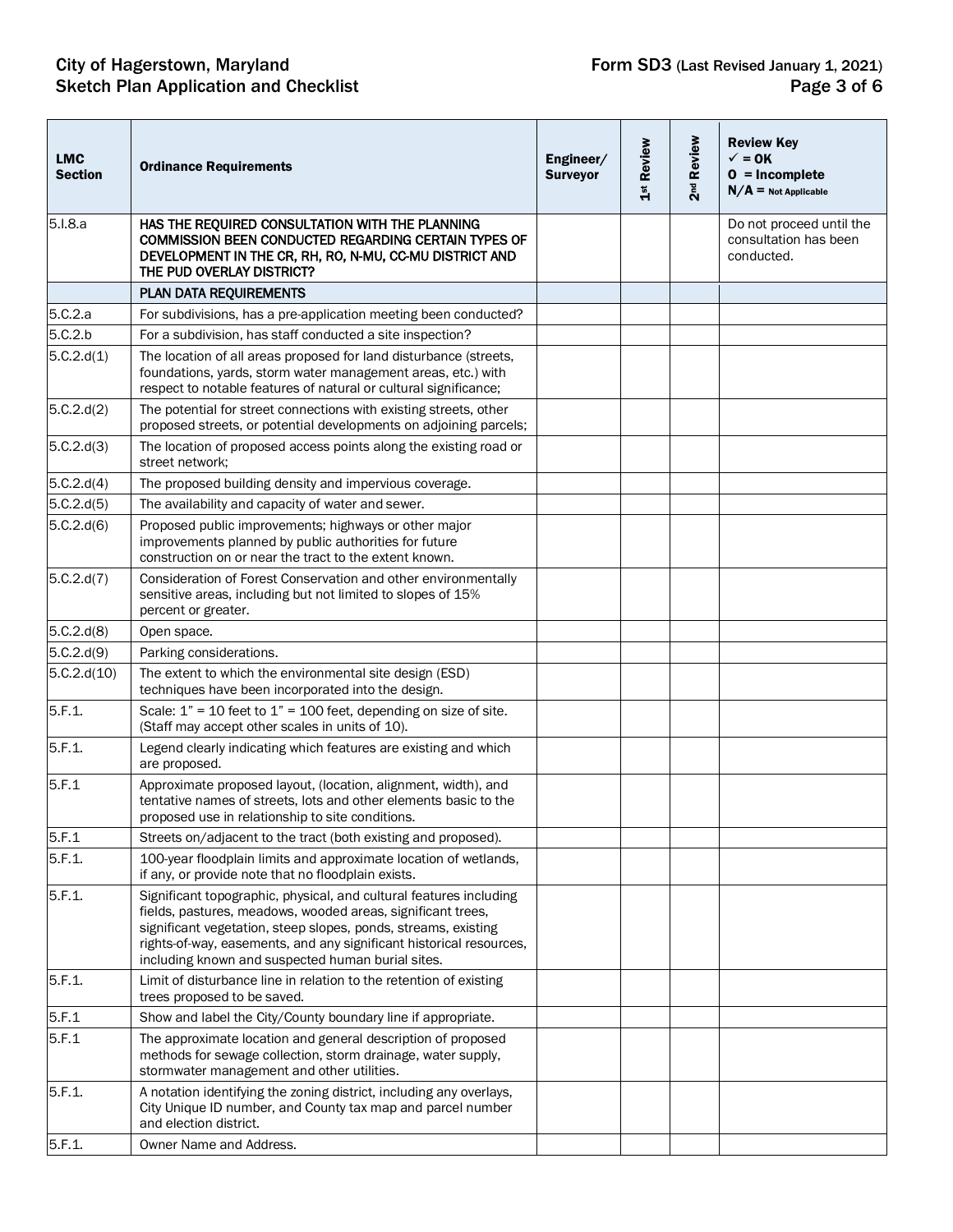## City of Hagerstown, Maryland **Form SD3** (Last Revised January 1, 2021) Sketch Plan Application and Checklist **Page 4 of 6** Sketch Plan Application and Checklist

| <b>LMC</b><br><b>Section</b> | <b>Ordinance Requirements</b>                                                                                                                                                                                                                                                                                                                                                                                                                                                                                                                                                                                | Engineer/<br><b>Surveyor</b> | Review<br>$\frac{5}{10}$ | 2 <sup>nd</sup><br>Review | <b>Review Key</b><br>$\checkmark$ = 0K<br>$0 = Incomplete$<br>$N/A =$ Not Applicable                                                                                                                                                                          |
|------------------------------|--------------------------------------------------------------------------------------------------------------------------------------------------------------------------------------------------------------------------------------------------------------------------------------------------------------------------------------------------------------------------------------------------------------------------------------------------------------------------------------------------------------------------------------------------------------------------------------------------------------|------------------------------|--------------------------|---------------------------|---------------------------------------------------------------------------------------------------------------------------------------------------------------------------------------------------------------------------------------------------------------|
| 5.F.1                        | Developer Name and Address (if different from owner).                                                                                                                                                                                                                                                                                                                                                                                                                                                                                                                                                        |                              |                          |                           |                                                                                                                                                                                                                                                               |
| 5.F.1                        | Existing contours with intervals not more than five (5) feet where<br>the slope is 10% or greater and not more than two (2) feet where<br>the slope is less than 10%. Elevations based on United States<br>Geological Survey or equivalent adjusted datum. (Source of<br>contour data referenced on site plan; include a benchmark with<br>elevation and location on the plan.).                                                                                                                                                                                                                             |                              |                          |                           |                                                                                                                                                                                                                                                               |
| 5.F.1                        | Sketch plan signature block from appendix at end of Article 5.                                                                                                                                                                                                                                                                                                                                                                                                                                                                                                                                               |                              |                          |                           |                                                                                                                                                                                                                                                               |
| 5.F.1.                       | Other conditions on the tract being subdivided including, but not<br>necessarily limited to, watercourses, wetlands, floodplains, rock<br>out crop areas, wooded areas and other environmentally<br>sensitive areas and significant features. Slopes of 15% or<br>greater, including justification for need in cases where the<br>developer proposes to develop or disturb such slopes.                                                                                                                                                                                                                      |                              |                          |                           |                                                                                                                                                                                                                                                               |
| 5.F.1.                       | Layout and dimension of proposed lots in proposed subdivisions,<br>including lot lines, lot numbers, and block letters. Provide<br>calculations of the density of residential development.                                                                                                                                                                                                                                                                                                                                                                                                                   |                              |                          |                           | Generally depicted.                                                                                                                                                                                                                                           |
| 5.F.1.                       | If applicable, include the number and types of units proposed, for<br>multi-family dwellings, shopping centers, churches, industry or<br>other non-public uses, including parking spaces, exclusive of<br>single-family and two-family dwellings. Show the building<br>footprints for all structures. Provide tabulated data for parking.                                                                                                                                                                                                                                                                    |                              |                          |                           | General location of<br>structures only.                                                                                                                                                                                                                       |
| 5.H.1                        | Do all public streets adjacent to the subject property meet current<br>right of way width requirements? If not, right of way dedication,<br>with associated plats, may be required for site plan approval.                                                                                                                                                                                                                                                                                                                                                                                                   |                              |                          |                           |                                                                                                                                                                                                                                                               |
| 5.H.2                        | Is the property bisected by or otherwise impacted by a compre-<br>hensive plan planned street (see Map 5-3)? The developer may<br>be required to incorporate the design of the street into their plan,<br>build the street to City standards, and dedicate it to the City.                                                                                                                                                                                                                                                                                                                                   |                              |                          |                           |                                                                                                                                                                                                                                                               |
| 5.K.3                        | Delineate the location of any human burial site(s) on the property<br>if they are known to exist. If none are known, a note on the plan<br>shall state whether, to the best knowledge of the owner or<br>developer, any human burial site is known to or believed to exist<br>on the property. If a human burial site is known or believed to be<br>present, copies of any available documentation shall be<br>submitted as an addendum to the plan. If anecdotal evidence<br>suggests there may be one on site that cannot be specifically<br>identified, a note will be inserted on the plan stating this. |                              |                          |                           | Deed search may be<br>required at the site plan<br>or development plan<br>stage, and if a human<br>burial site is known or<br>believed to be present,<br>copies of any available<br>documentation shall be<br>submitted with the site<br>or development plan. |
| 4 and 5                      | Articles 4 and 5 have performance standards for most types of<br>subdivision and development too detailed to address on a sketch<br>plan and too numerous to include in this checklist. Have they<br>generally been taken into consideration with the creation of this<br>sketch plan for the type of use or development proposed?                                                                                                                                                                                                                                                                           |                              |                          |                           | Supplementary<br>schedules available on<br>the applications page of<br>the website provide a<br>good guide for review.                                                                                                                                        |
| 4.D.5.i and<br>4.K.3         | No lot in a residential district that does not front a public street<br>will be improved with a dwelling unit or units.                                                                                                                                                                                                                                                                                                                                                                                                                                                                                      |                              |                          |                           |                                                                                                                                                                                                                                                               |
| 4.J                          | When involving a zoning overlay, does this plan address all<br>performance standards of that overlay and any conditions of<br>approval attached thereto?                                                                                                                                                                                                                                                                                                                                                                                                                                                     |                              |                          |                           |                                                                                                                                                                                                                                                               |
| City<br>Engineer             | Stormwater Management Approach report provide? Does the<br>sketch plan address the City Engineer's requirements?                                                                                                                                                                                                                                                                                                                                                                                                                                                                                             |                              |                          |                           |                                                                                                                                                                                                                                                               |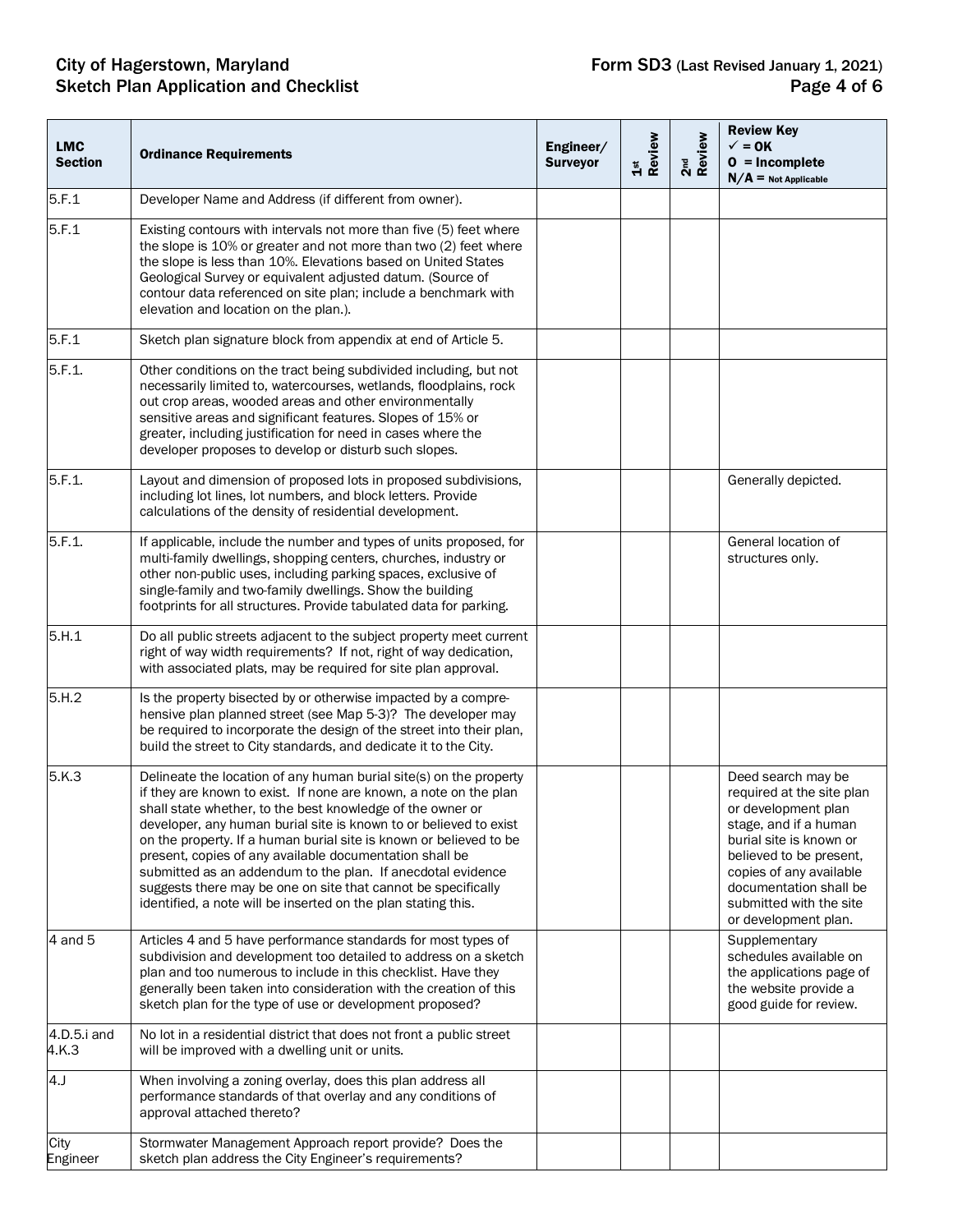### City of Hagerstown, Maryland **Form SD3** (Last Revised January 1, 2021) Sketch Plan Application and Checklist **Page 5 of 6** and  $\overline{P}$  Page 5 of 6

| <b>LMC</b><br><b>Section</b> | <b>Ordinance Requirements</b>                                                                                                                                                                                                                                                                                            | Engineer/<br><b>Surveyor</b> | 1st Review | 2 <sup>nd</sup> Review | <b>Review Key</b><br>$\sqrt{}=$ OK<br>$0 = Incomplete$<br>$N/A =$ Not Applicable |
|------------------------------|--------------------------------------------------------------------------------------------------------------------------------------------------------------------------------------------------------------------------------------------------------------------------------------------------------------------------|------------------------------|------------|------------------------|----------------------------------------------------------------------------------|
| 4.M.1                        | When the use of property involves a nonconformity, include in the<br>zoning information block an explanation of the confirmation<br>history of the nonconformity.                                                                                                                                                        |                              |            |                        |                                                                                  |
| 4.Z                          | Include notation that the use(s) proposed are permitted by right,<br>special exception or approved change or expansion of a legal<br>nonconforming use.                                                                                                                                                                  |                              |            |                        |                                                                                  |
| 5.1.4.1                      | Low Impact Development hydrologic design utilizing integrated<br>management practices (IMPs), are recommended as an<br>alternative to more conventional designs.                                                                                                                                                         |                              |            |                        |                                                                                  |
| 5.1.5.                       | No storm water detention or retention structure shall be<br>constructed to front on any public street right-of-way or in any<br>required buffer areas. Exceptions may be allowed with approval<br>of the Planning Commission if site constraints dictate location of<br>the storm water structure in one of these areas. |                              |            |                        |                                                                                  |
| Article 7                    | When exemption is claimed, include statement on the plan why<br>and cite the appropriate section justifying the exemption.                                                                                                                                                                                               |                              |            |                        |                                                                                  |
| Article 7                    | A Forest Stand Delineation and conceptual Forest Conservation<br>Plan shall be submitted when required by Article 7, unless site<br>has already previously approved forest conservation plan. See<br>Article 7 for forest conservation compliance requirements.                                                          |                              |            |                        | Attach Schedule C1 and<br>delineation exhibit when<br>applicable.                |

Have you identified any improvements that require waivers to the requirements of Article 5 in order to implement a subdivision development plan or site plan YES | NO

If yes, a waiver application (Schedule W) is required to be submitted with the development plan or site plan application, but not with this sketch plan application. However, if anticipated deviations are known at this time, notes on the sketch plan should be provided in order to inform the Planning Commission that the issue exists, and it can be discussed early in the review process.

Descriptions of requirements in the preceding chart may be edited for brevity. The text of the Land Management Code shall control. For details, please consult the adopted text.

#### Continue to next page for statements.